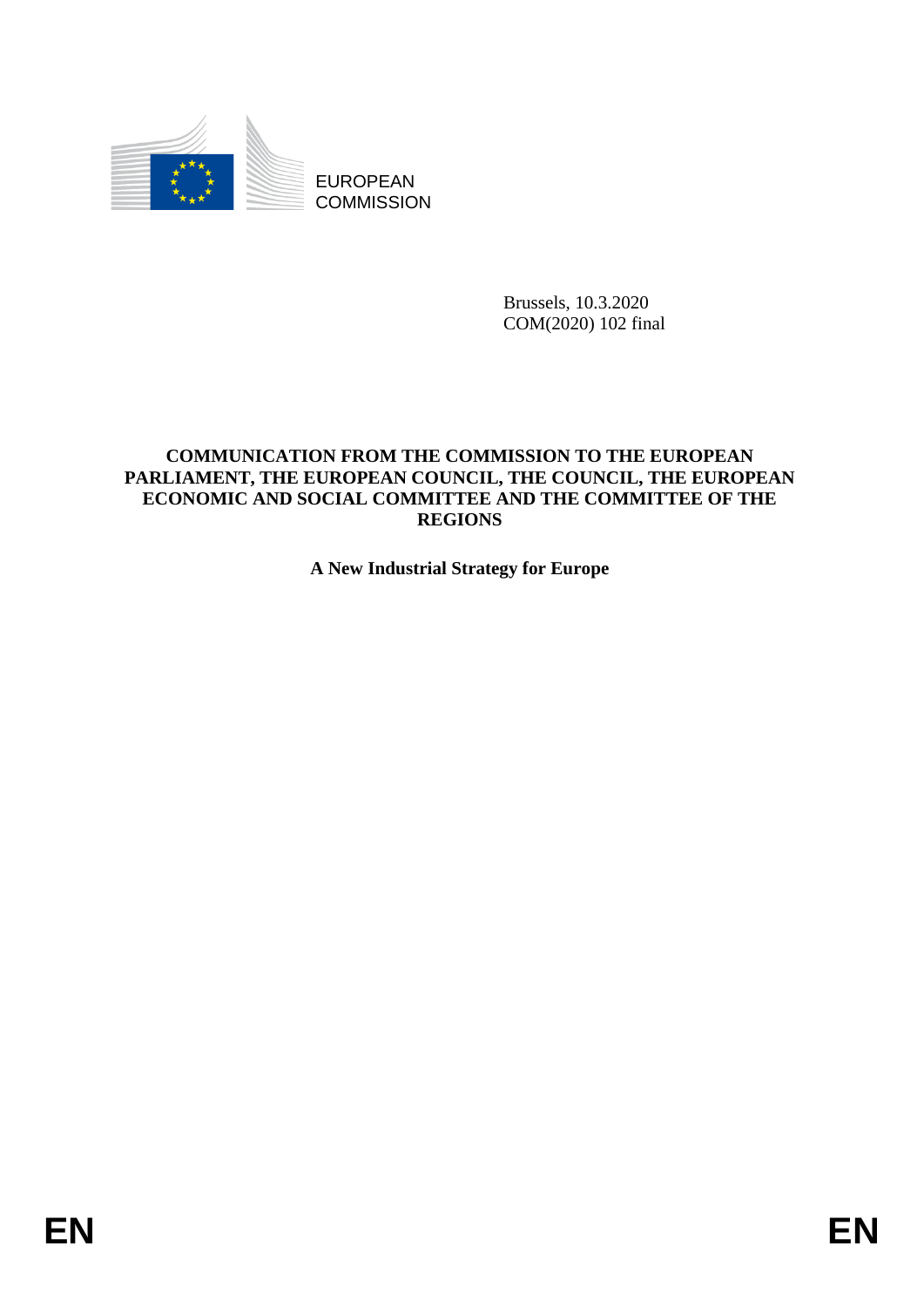### **1. Europe's new industrial way**

**Europe has always been the home of industry**. For centuries, it has been a pioneer in industrial innovation and has helped improve the way people around the world produce, consume and do business. Based on a strong internal market, the European industry has long powered our economy, providing a stable living for millions and creating the social hubs around which our communities are built.

Throughout its long history, industry has proven its ability to lead change. And it must now do the same as Europe embarks on its transition towards climate neutrality and digital leadership in an ever-changing and ever more unpredictable world.

The twin ecological and digital transitions will affect every part of our economy, society and industry. They will require new technologies, with investment and innovation to match. They will create new products, services, markets and business models. They will shape new types of jobs that do not yet exist which need skills that we do not yet have. And they will entail a shift from linear production to a circular economy.

These transitions will take place in a time of moving geopolitical plates which affect the nature of competition. The need for Europe to affirm its voice, uphold its values and fight for a level playing field is more important than ever. **This is about Europe's sovereignty.**

The breadth and depth, the scale and speed, the nature and necessity of the twin transitions are unprecedented. This is reflected in President von der Leyen's *Political Guidelines*, the priorities set out by the European Parliament and the European Council's Strategic Agenda 2019-2024. The *European Green Deal<sup>1</sup>* and the Commission's recent *Strategy on Shaping Europe's Digital Future<sup>2</sup>* set the ambition, speed and direction of travel for the years to come.

**We now need a new industrial way for Europe**, **fit for the ambitions of today and the realities of tomorrow.** At the heart of this is the ability of Europe's industry to lead the twin transitions and drive our competitiveness. It cannot afford to simply adapt – it must now become the accelerator and enabler of change and innovation. Our industrial policy must help make this ambition a reality.

**Europe's industrial strategy must reflect our values and social market traditions**. We will rely on our strengths: our diversity and talent, our values and way of life, our innovators and creators. We need a European industrial policy based on competition, open markets, world-leading research and technologies and a strong single market which brings down barriers and cuts red tape. And we must resist the simplistic temptations that come with protectionism or market distortions, while not being naïve in the face of unfair competition.

This strategy recognises the strength and the role of the European Union, primarily as an enabler and regulator. Setting the framework and providing political and policy direction is crucial to offer the certainty needed for investors, innovators and industry alike.

**Our new industrial strategy is entrepreneurial in spirit and in action**. The Commission is ready to co-design and co-create solutions with industry itself, as well as with social partners and all other stakeholders. This will be supported by a new focus on **industrial ecosystems**,

**.** 

COM(2019) 640 final.

<sup>2</sup> COM(2020) 67 final.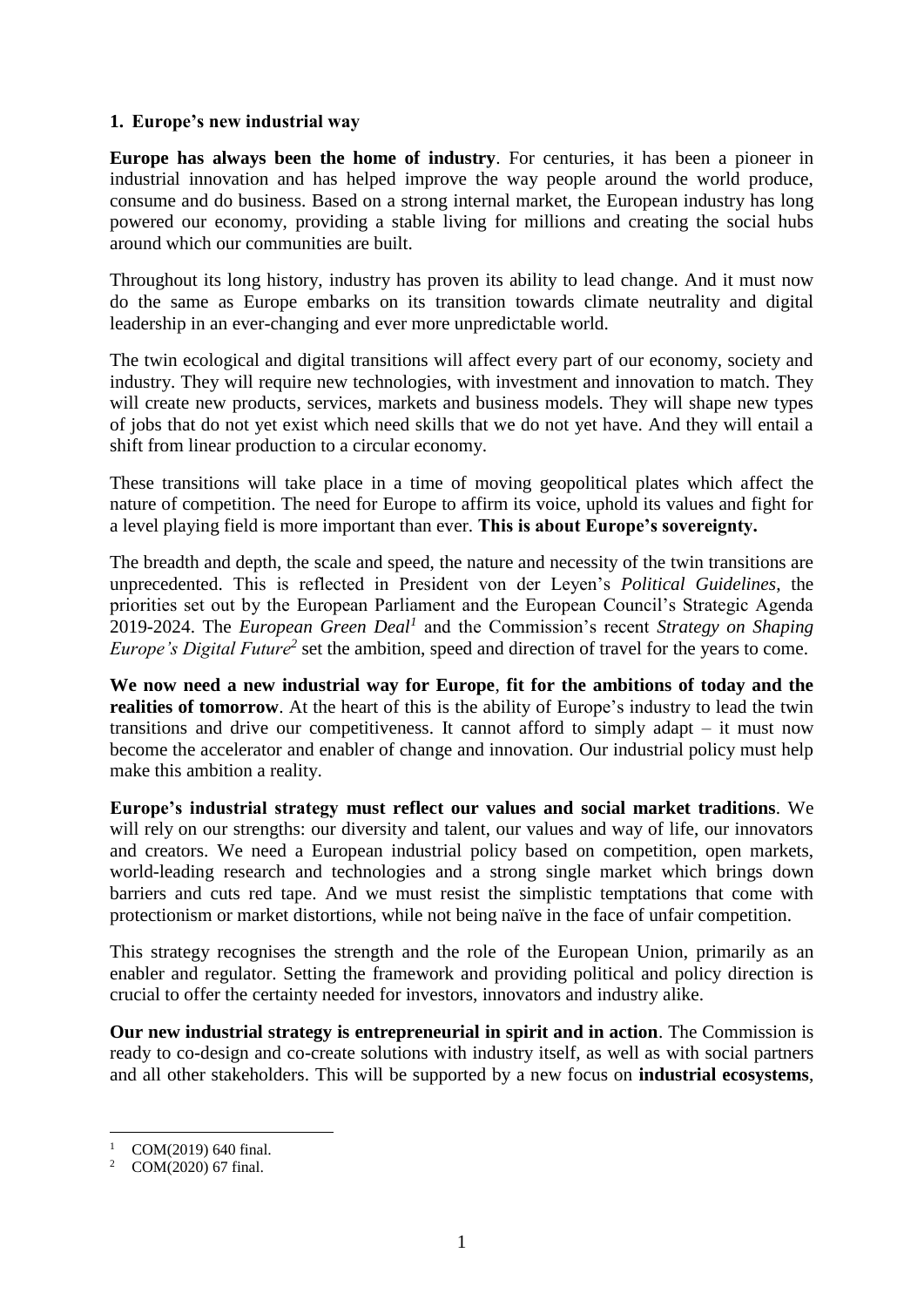taking into account all players within a value chain. This is our new approach and reflects the need for new ways of thinking and working to lead the twin transitions.

This strategy shows the direction of travel and the route we will take to get there. It lays out the vision of what we want to achieve by 2030 and beyond, and the fundamentals that will take us there. In times of transition and major change for our Union, one simple reality will remain the same: Europe will always be the home of industry. And with this strategy, the European Commission is ready to do what it takes to make sure it stays that way.

### **2. Europe's industry: Today and tomorrow**

**.** 

Industry is central to Europe's future progress and prosperity. It makes up more than 20% of the EU's economy and employs around 35 million people, with many millions more jobs linked to it at home and abroad. It accounts for 80% of goods exports and is a key reason behind the EU's position as top global provider and destination for foreign direct investment. Small and medium sized businesses (SMEs) account for over 99% of all European firms – the vast majority of which are family run companies – and are our economic and social backbone<sup>3</sup>.

Europe's industry has a global competitive advantage on high value-added products and services. It leads by example complying with the highest **social, labour and environmental standards**, allowing Europe to project its values. Thanks to a strong innovation capacity, it is also a world leader in green technology patents and other high tech sectors. Our single market empowers European companies of all sizes to innovate, scale-up and employ more people. These strengths need to be channelled towards gaining leadership in areas where the EU still lags behind, such as on cloud and data applications.

European industry is already undergoing a significant transformation. There is a pronounced shift from products to services and from exclusive to shared ownership of products and services. The pressure on natural resources is already leading to a more circular approach to manufacturing. Thanks to disruptive technologies like 3D printing, Europe also needs to make the most of **localisation as an opportunity** to bring more manufacturing back to the EU in some sectors.

In order to bring our ambitions to life, Europe needs an industry that becomes greener and more digital while remaining competitive on the global stage. This will help transform and grow traditional and new industries, support SMEs and **drive our competitive sustainability** across the EU. This is equally as important for services as it for goods.

Thanks to Europe's social market economy, economic growth goes hand-in-hand with improved social and living standards and good working conditions. The **European Pillar of Social Rights** will continue to be our compass and ensure the twin transitions are socially fair.

With its strong, innovative and integrated industrial base, Europe is well placed to take the global lead.

<sup>&</sup>lt;sup>3</sup> A dedicated SME strategy is adopted in parallel with this Communication – SME strategy for a sustainable and digital Europe, COM (2020) 103 final.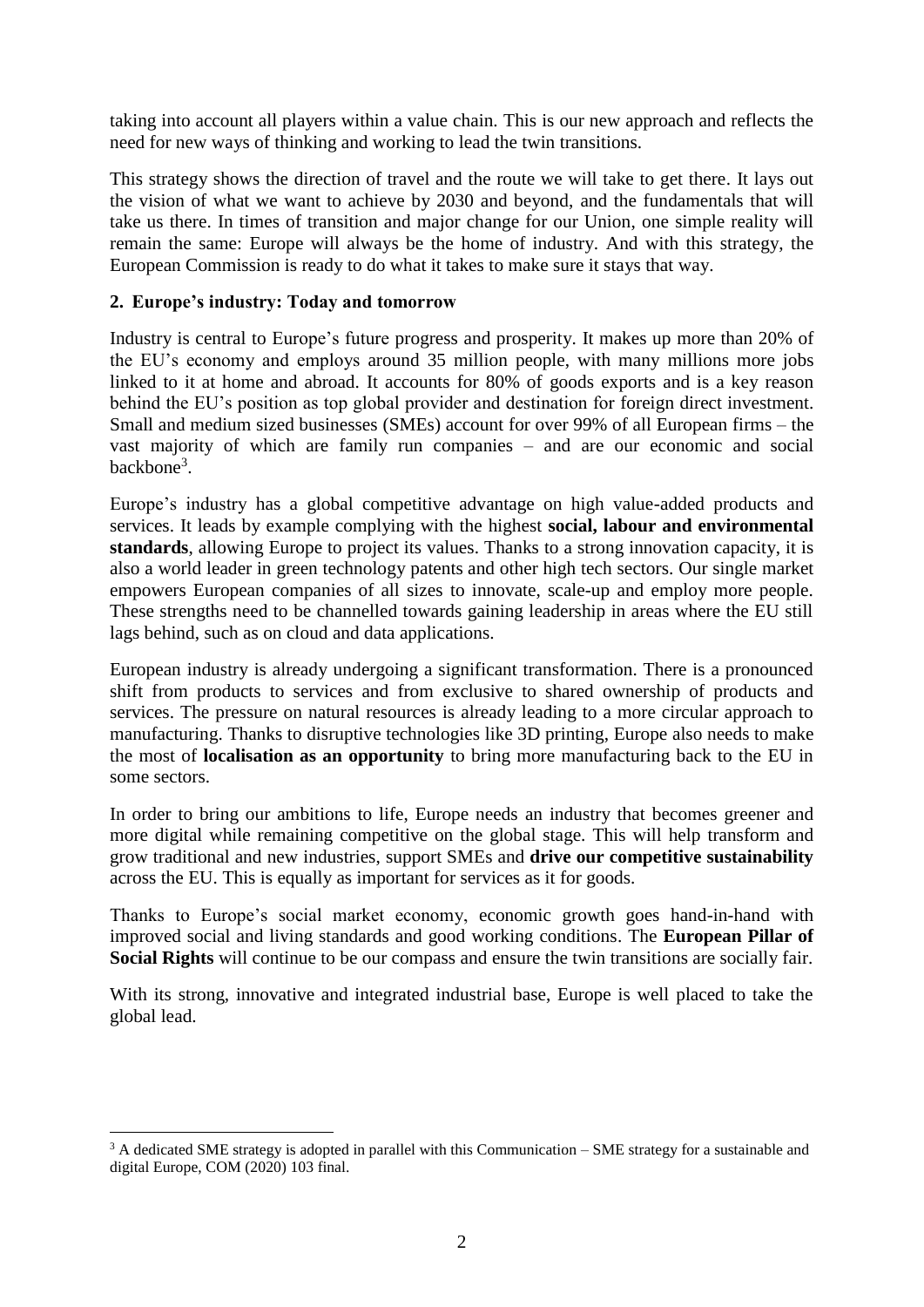### *2.1 A globally competitive and world-leading industry*

New and ever-changing geopolitical realities are having a profound effect on Europe's industry. Global competition, protectionism, market distortions, trade tensions and challenges to the rules-based system are all on the rise. New powers and competitors are emerging. More established partners are choosing new paths. Coupled with a period of global economic uncertainty on the horizon, these trends pose new challenges for Europe's industry as it sets off on the twin ecological and digital transitions.

Faced with these headwinds, Europe's response cannot be to erect more barriers, shield uncompetitive industries or mimic the protectionist or distortive policies of others. **Being competitive requires competition – both at home and in the world**. It needs the right conditions for entrepreneurs to turn their ideas into actions and for companies of all sizes to thrive and grow.

At the same time, the EU needs to be able to strengthen its strategic interests abroad through economic outreach and diplomacy. The **EU must leverage the impact, the size and the integration of its single market** to set global standards. Being able to forge global highquality standards which bear the hallmark of Europe's values and principles will only strengthen our strategic autonomy and industrial competitiveness.

Europe will also continue to rely on free and fair trade with partners from around the world. The rules-based multilateral trading system and the World Trade Organization are indispensable to ensure open markets and a level playing field. The EU will continue efforts to **uphold, update and upgrade the world trading system** so it is fit to address today's challenges and tomorrow's realities.

#### *2.2 An industry that paves the way to climate-neutrality*

The European Green Deal is Europe's new growth strategy. At the heart of it is the goal of becoming the world's first climate-neutral continent by 2050.

Industry has a leading role to play in what is the greatest challenge and opportunity of our times. **All industrial value chains, including energy-intensive sectors, will have a key role to play**. They will all have to work on reducing their own carbon footprints but also accelerate the transition by providing affordable, clean technology solutions and by developing new business models.

To become more competitive as it becomes greener and more circular, industry will need a **secure supply of clean and affordable energy and raw materials**. Stepping up investment in research, innovation, deployment and up-to-date infrastructure will help develop new production processes and create jobs in the process.

In the entrepreneurial spirit of this strategy, EU institutions, Member States, regions, industry and all other relevant players should work together to **create lead markets in clean technologies** and ensure our industry is a global frontrunner. Regulatory policies, public procurement, fair competition and the full involvement of SMEs will be essential to make this happen.

These efforts should be supported by policies and financial instruments at EU and national level, as well as the private sector. Those who move first and move fastest will hold the greater competitive advantage.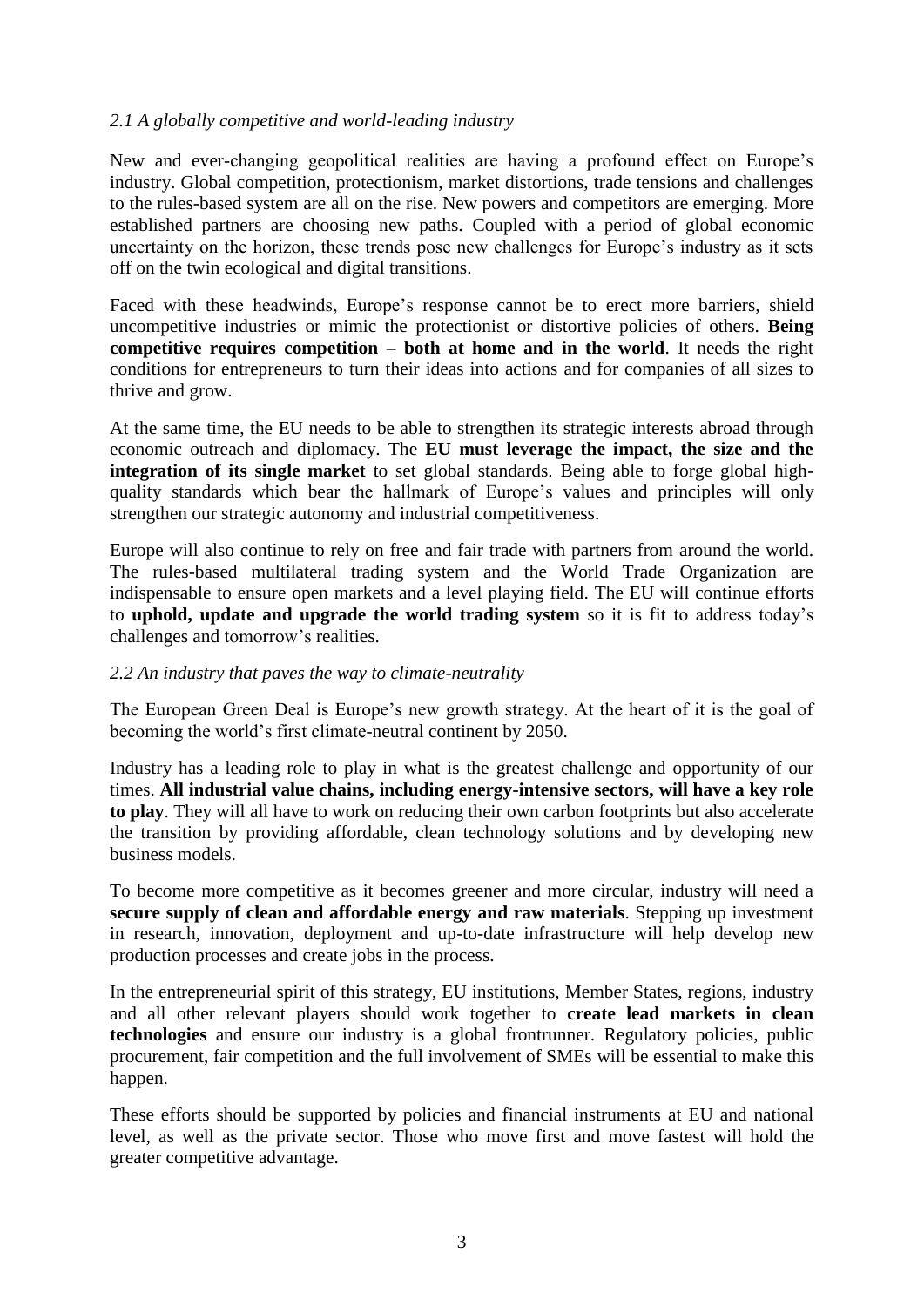# *2.3 An industry shaping Europe's digital future*

Digital technologies are changing the face of industry and the way we do business. They create new business models, allow industry to be more productive, provide workers with new skills and support the decarbonisation of our economy. The digital sector will also contribute to the European Green Deal, both as a source of clean technology solutions and by reducing its own carbon footprint.

With its *Strategy on Shaping Europe's Digital Future*, the Commission set out its vision for how Europe can retain its technological and digital sovereignty and be the global digital leader. Recognising that **scalability is key in a digitalised economy**, strengthening the digital single market will underpin Europe's transition.

Europe must also speed up investment in research and the deployment of technology, in areas such as artificial intelligence, 5G, data and metadata analytics. In 2018, only around one in ten EU companies analysed big data, while only one in four used cloud computing services.

As set out in the Commission's recent *European Strategy for Data*<sup>4</sup> , Europe needs a framework to allow businesses to create, pool and use data to improve products and compete internationally in a way that upholds our values and respects the rights and privacy of all.

The EU must also **enhance its industrial capacity in critical digital infrastructure**. The successful roll-out of highly secured and state-of-the-art 5G network will be a major enabler for future digital services and be at the heart of the industrial data wave. Europe must now invest if it wants to be a frontrunner in 6G networks.

In the entrepreneurial spirit of this industrial strategy, **Europe must pool its strengths to do collectively what no one can do alone**. Recent examples of doing so have shown the potential and the value of this approach. Europe is now home to one of the top three fastest supercomputers in the world and has reversed a downward trend in micro-electronics.

Europe has everything it takes to lead this new technology race. It must build on its strengths, including a robust industrial base, high quality research, skilled workers, a vibrant start-up ecosystem, mature infrastructure and a leading position in the use of industrial data.

## **3. The fundamentals of Europe's industrial transformation**

The three drivers outlined above show the extent of transformation Europe will undergo. It takes a generation to transform an industrial sector and all the value chains it forms part of. But in a competitive and dynamic environment there is no time to waste. The next five years will be decisive to set the right enabling conditions for this transition.

Underpinning this strategy are a set of fundamentals for Europe's industrial transformation. Some of these renew or expand on existing approaches in innovation, investment, standards or levelling the playing field. Others reflect the need for new ways of working for Europe to strengthen its industry for the transitions, whether it be on skills or circularity.

The fundamentals reflect the fact that there is no silver-bullet or standalone solution – they are each inter-connected and reinforce each other. But they also reflect the reality that, while a lot can be done at the European level to enable and provide certainty, many of the levers are in the hands of others. A partnership approach will therefore be essential.

<sup>4</sup> COM(2020) 66 final.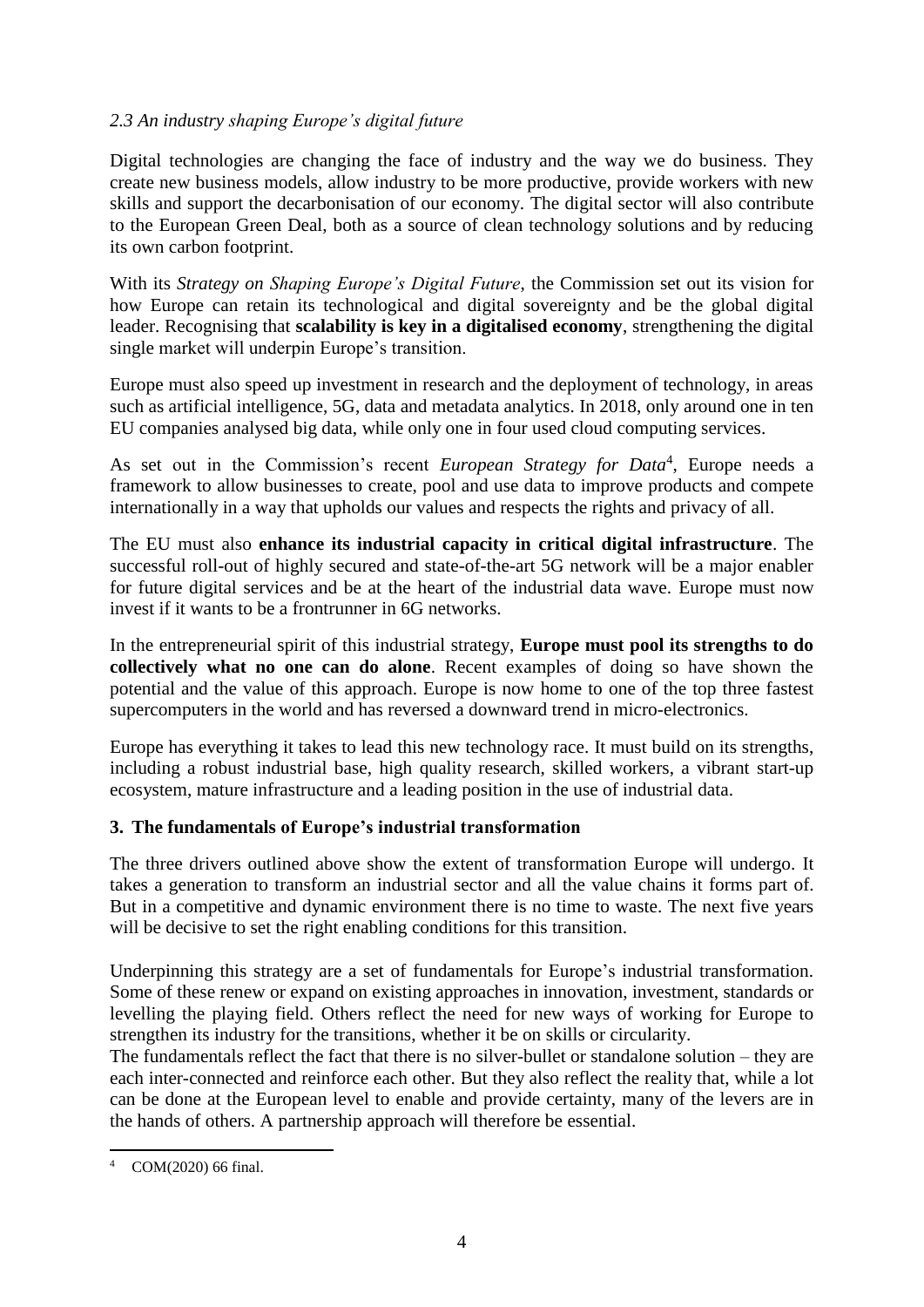### *3.1 Creating certainty for industry: A deeper and more digital single market*

Thanks to our unique single market, EU companies benefit from a springboard to compete globally. By providing a common regulatory space and scale, the single market is the driver of competitiveness and facilitates the integration of companies of all sizes in European and global value chains.

To allow the single market to propel our industry forward, legislation must be implemented and enforced across the board. The **Single Market Enforcement Action Plan<sup>5</sup>** adopted today puts forward concrete proposals to strengthen joint efforts in this area, notably the creation of a Single Market Enforcement Task Force. The **Single Market Barriers Report<sup>6</sup>** shows the need to break down the barriers facing businesses when selling goods or more acutely when providing services cross-border. Enhancing tax harmonisation would help remove one of the main obstacles faced by business when operating cross-border, notably by making a common consolidated corporate tax base a reality.

Single market legislation must also be reviewed and updated to ensure that it is fit for the digital age. This includes the revision of EU rules on product safety, the implementation of the European Data Strategy and the adoption of the Digital Services Act.

An "**SME to SME approach"** will also be essential. The growing number of young, techsavvy SMEs can help more established industrial firms to adapt their business models and develop new forms of work for the digital age. This has already created new opportunities and start-ups should be supported to help build the platform economy. But new forms of work must come with modern and improved forms of protections, including for those working on online platforms.

The single market depends on robust, well-functioning systems for **standardisation and certification**. These help to increase the size of markets and provide legal certainty. Developing new standards and technical regulations, coupled with increased EU participation in international standardisation bodies, will be essential to boost industry's competitiveness.

The EU also needs to ensure that its **Intellectual Property** policy helps to uphold and strengthen Europe's tech sovereignty and promote global level playing field. IP helps to determine the market value and competitiveness of Europe's firms. This is their intangibles, such as brands, designs, patents, data, know-how, and algorithms. Smart IP policies are essential to help all companies to grow, create jobs and to protect and develop what makes them unique and competitive.

An **independent EU competition policy** has served Europe well by helping to level the playing field, driving innovation and giving consumers more choice. Competition brings the best out of our companies and enables them to stay competitive globally. In a fast changing world, and a time when Europe is embarking on its major twin transitions, we should ensure that competition rules remain fit for today's world.

With this in mind, the Commission is currently **reviewing the EU competition framework**. This is looking at how current competition rules are applied, notably in relation to anti-trust

<sup>1</sup> <sup>5</sup> Communication and its accompanying Report on Identifying and addressing barriers to the single market, COM(2020) 93 final.

<sup>&</sup>lt;sup>6</sup> Long term action plan for better implementation and enforcement of single market rules, COM(2020) 94 final.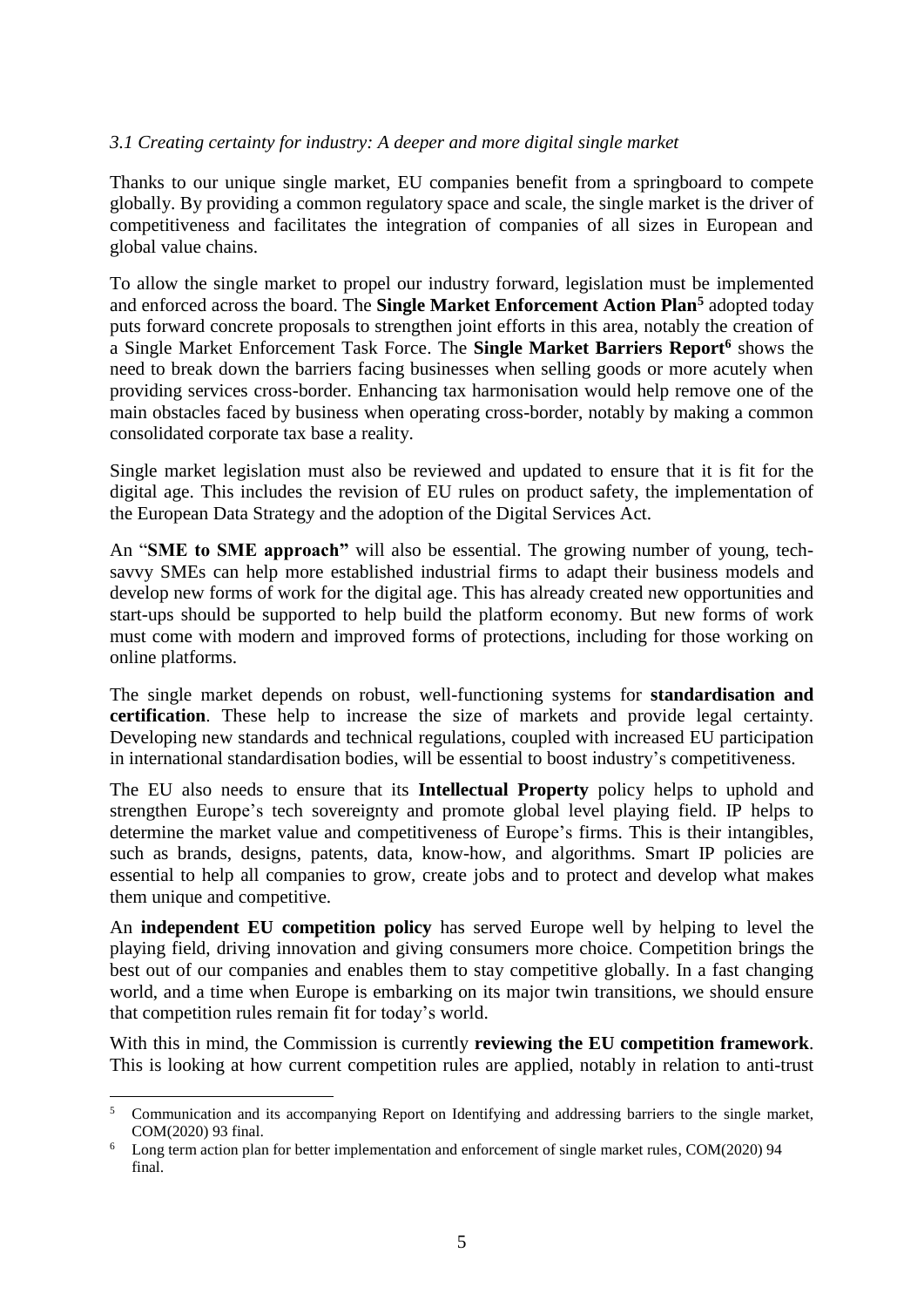remedies, and whether rules governing horizontal and vertical agreements and the market definition notice are still fit for purpose. It will also look at how to improve case detection and speed up investigations. The Commission will use the tool of sector inquiries in new and emerging markets that are shaping our economy and society.

The ongoing evaluation of merger control and the "fitness" check of various State aid guidelines are also part of this review. State aid rules ensure a level playing field within Europe, avoiding a fratricidal subsidies race while supporting important public interest objectives. The Commission will ensure **revised State aid rules** are in place in 2021 in a number of priority areas, including energy and environmental aid.

### **Making it happen**

- **Single Market Enforcement Action Plan** and Single Market Barriers Report, adopted today.
- Setting up a **Single Market Enforcement Task-Force**, composed of Member States and the Commission.
- **SME Strategy for a sustainable and digital Europe**, adopted today.
- **Evaluate, review and, if necessary, adapt EU competition rules** as of 2021, including the ongoing evaluation of merger control and fitness check of **State aid guidelines**.
- **Intellectual Property Action Plan** to assess the need to upgrade the legal framework, ensure a smart use of IP, better fight IP theft.
- **Follow-up to the European Data Strategy** to develop an EU data economy, including the launch of common European data spaces in specific sectors and value chains.
- **Digital Services Act** to update and strengthen the legal framework for a single market in digital services.
- Initiative on **improving the working conditions for platform workers**.

## *3.2 Upholding a global level playing field*

The openness of Europe's economy is at the source of its prosperity and competitiveness. Although, EU industry is highly integrated in global value chains and operates globally, the EU should not be naïve to threats to fair competition and trade.

The EU works to keep markets open through trade deals with partner countries or regions or working in international fora to find rules that work for all. We must continue to take a coordinated European approach to secure mutually beneficial trade and overcome any barriers that prevent our businesses from properly accessing other markets around the world. This includes fighting aggressive tax planning schemes that create an uneven playing field.

The EU will make the most of its full toolbox of trade defence mechanisms. By mid-2020, the Commission will explore how best to strengthen anti-subsidies mechanisms and tool. This will be done in the **White Paper on an Instrument on Foreign Subsidies** which will address distortive effects caused by foreign subsidies within the single market. This will be followed up with a proposal for a legal instrument in 2021.

This distortion is often coupled with a lack of **reciprocal access for European firms** to the home country markets of foreign, state-owned companies. In particular, EU procurement markets are mostly open to businesses from countries where EU companies are discriminated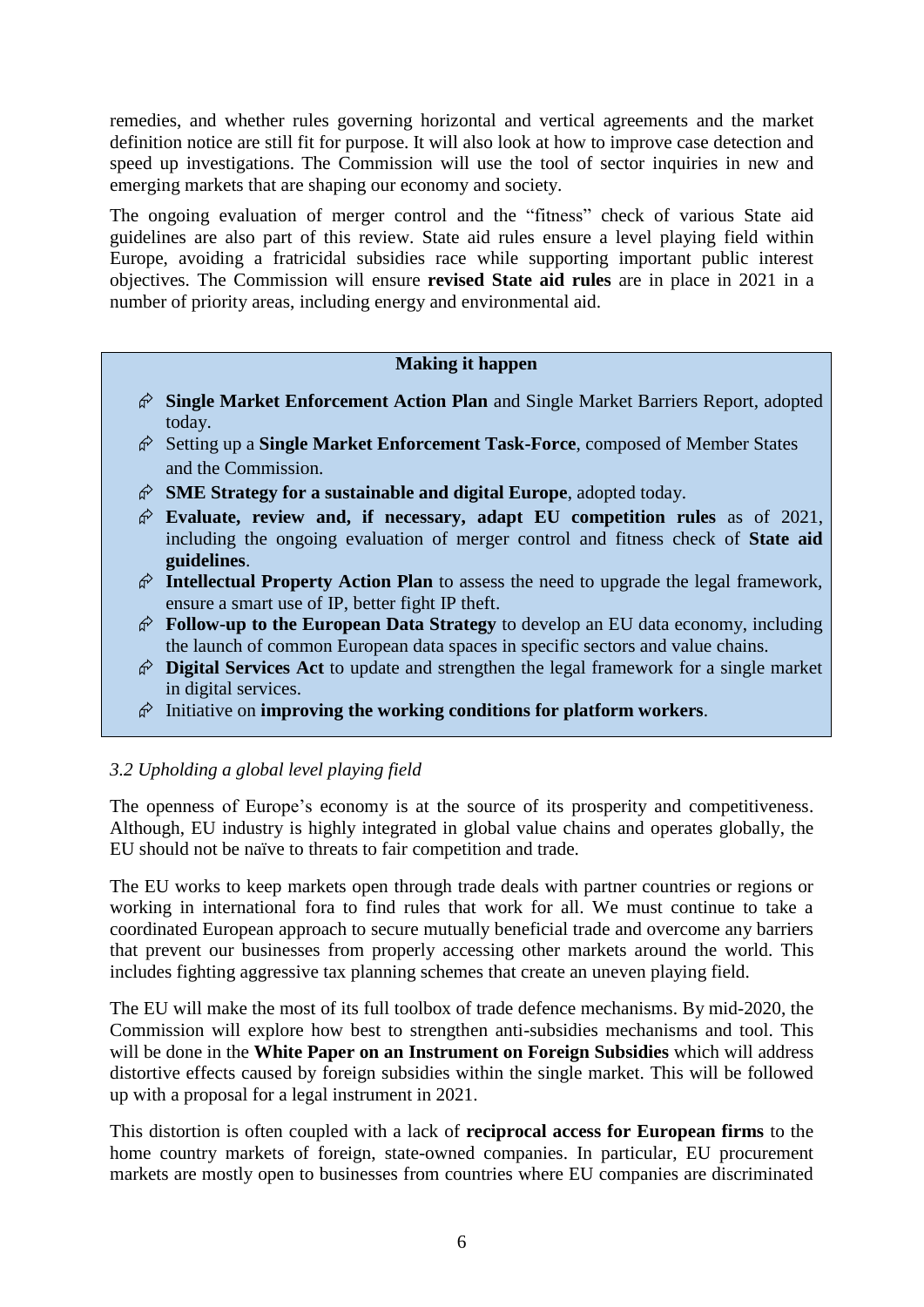against or confronted with outright market closures. Therefore, the White Paper will also tackle the issue of access of foreign, state-owned companies to procurement markets and EU funding. A swift agreement on the proposed **International Procurement Instrument** will also be essential to address lack of reciprocity and to give the EU further leverage in negotiations.

European industry should not face unfair competition from competitors around the world that abide by different standards or principles, such as on climate. A new **Chief Trade Enforcement Officer** will work to improve the compliance and enforcement of our trade agreements, and report regularly to the European Parliament. The Commission will propose to make the respect of the Paris agreement an essential element for all future comprehensive trade agreements.

**Reinforced customs controls** are also essential to ensure that imported products comply with EU rules.

#### **Making it happen**

- **White paper on an instrument on foreign subsidies** by mid-2020, also looking at foreign access to public procurement and EU funding.
- **Strengthening the global rules on industrial subsidies** in the World Trade Organization.
- Swift adoption of the **International Procurement Instrument**.
- **Action plan on the Customs Union** in 2020 to reinforce customs controls, including a legislative proposal for an EU Single Window to allow for fully digital clearance processes at the border.

#### *3.3 Supporting industry towards climate neutrality*

As Europe transitions to climate-neutrality, certain sectors will have to make a bigger and more transformative change than most. Energy-intensive industries are indispensable to Europe's economy and are relied on by other sectors. Modernising and decarbonising energyintensive industries must therefore be a top priority.

The European Green Deal sets the objective of creating new markets for climate neutral and circular products, such as steel, cement and basic chemicals. To lead this change, Europe needs novel industrial processes and more clean technologies to reduce costs and improve market readiness.

For instance, the Commission will support clean steel breakthrough technologies leading to a **zero-carbon steel making process**. The EU Emissions Trading System Innovation Fund will help deploy other large-scale innovative projects to support clean products in all energyintensive sectors.

A new **chemicals strategy for sustainability** will help better protect people and the environment against hazardous chemicals and encourage innovation in the sector to develop safe and sustainable alternatives.

Europe also needs to address the sustainability of construction products and improve the energy efficiency and environmental performance of built assets. A more **sustainable built environment** will be essential for Europe's transition towards climate-neutrality.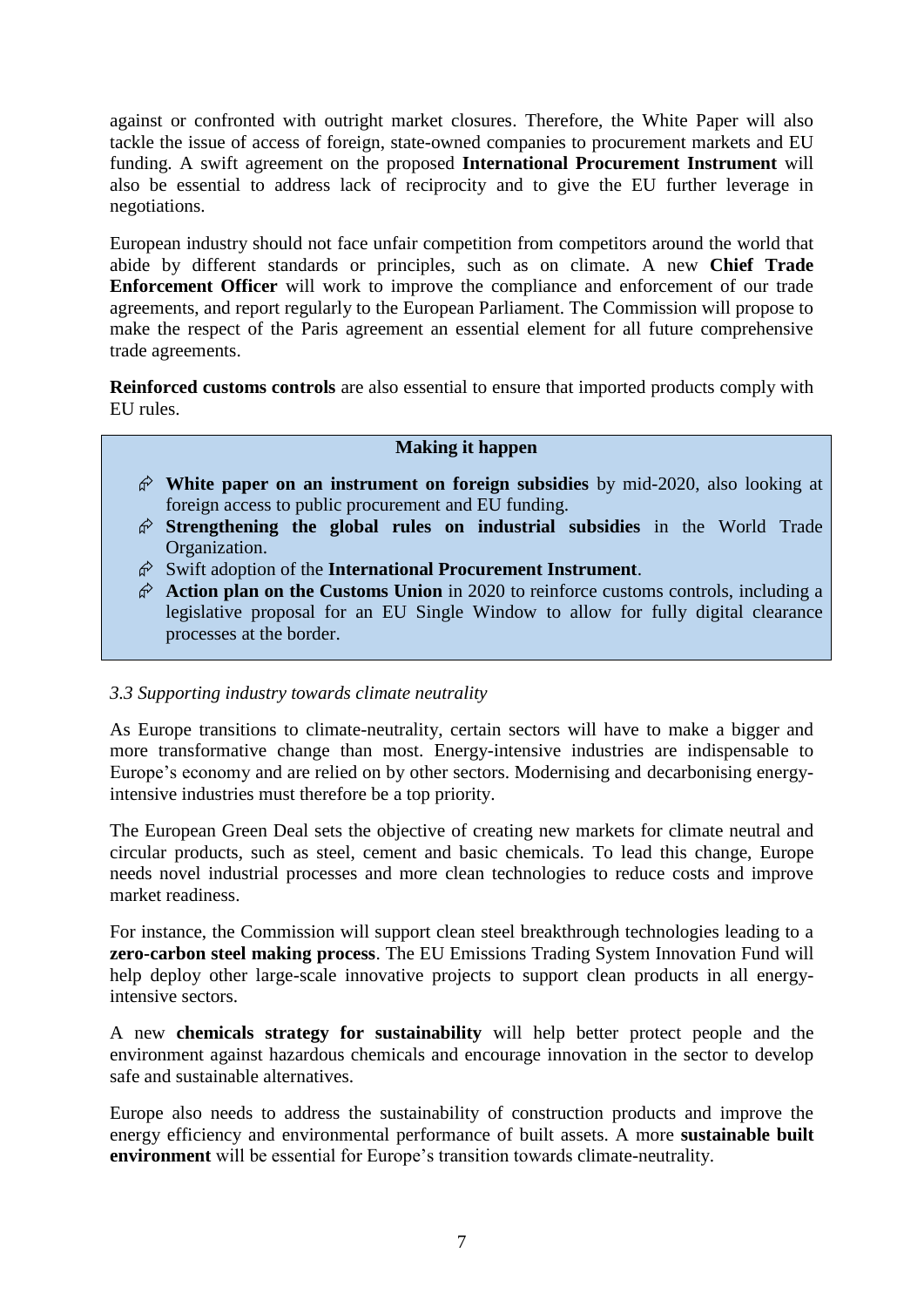As the transition picks up speed, Europe must ensure that no one is left behind. The proposal for the new **Just Transition Mechanism<sup>7</sup>** will mobilise  $\epsilon$ 100 billion to ensure a fair transition for carbon intensive regions as they continue to transform their industries and economies,

Reducing emissions across industry will depend on an '**energy efficiency first'** principle and a secure and sufficient supply of low-carbon energy at competitive prices. This will require planning and investment in low-carbon generation technologies, capacity and infrastructure. We will need **a more strategic approach to renewable energy industries**, such as offshore energy, and the supply chain underpinning them. This will also help cater for a substantial increase in the amount of electricity required by the twin transitions. This should be supported by efforts to better connect Europe's electricity systems to increase security of electricity supply and integrate more renewables.

As part of this, all carriers of energy, including electricity, gas and liquid fuels will need to be used more effectively by linking different sectors. This will be the aim of a new strategy for **smart sector integration**, which will also set out the Commission's vision on **clean hydrogen**. The use of trans-European energy networks will also support the transition to climate neutrality.

There should also be a special focus on sustainable and smart mobility industries. These have both the responsibility and the potential to drive the twin transitions, support Europe's industrial competitiveness and improve connectivity. This is notably the case for the automotive, aerospace, rail and ship building industries, as well as for alternative fuels and smart and connected mobility.

Staying at the forefront of research and innovation, the swift rollout of the necessary infrastructure and robust incentives, including in procurement, will be key to ensure that EU mobility industries maintain their global technological leadership. The sector's entire value chain must help shape new international standards for safe, sustainable, accessible, secure and resilient mobility. The **Comprehensive Strategy for Sustainable and Smart Mobility** will put forward comprehensive measures to help make the most of the sector's potential.

Should differences in ambition around the world persist, the Commission will propose a **Carbon Border Adjustment Mechanism** in 2021 to reduce the risk of carbon leakage, in full compatibility with WTO rules. This should be supported by strengthening our current tools to tackle carbon leakage.

COM(2020) 22 final.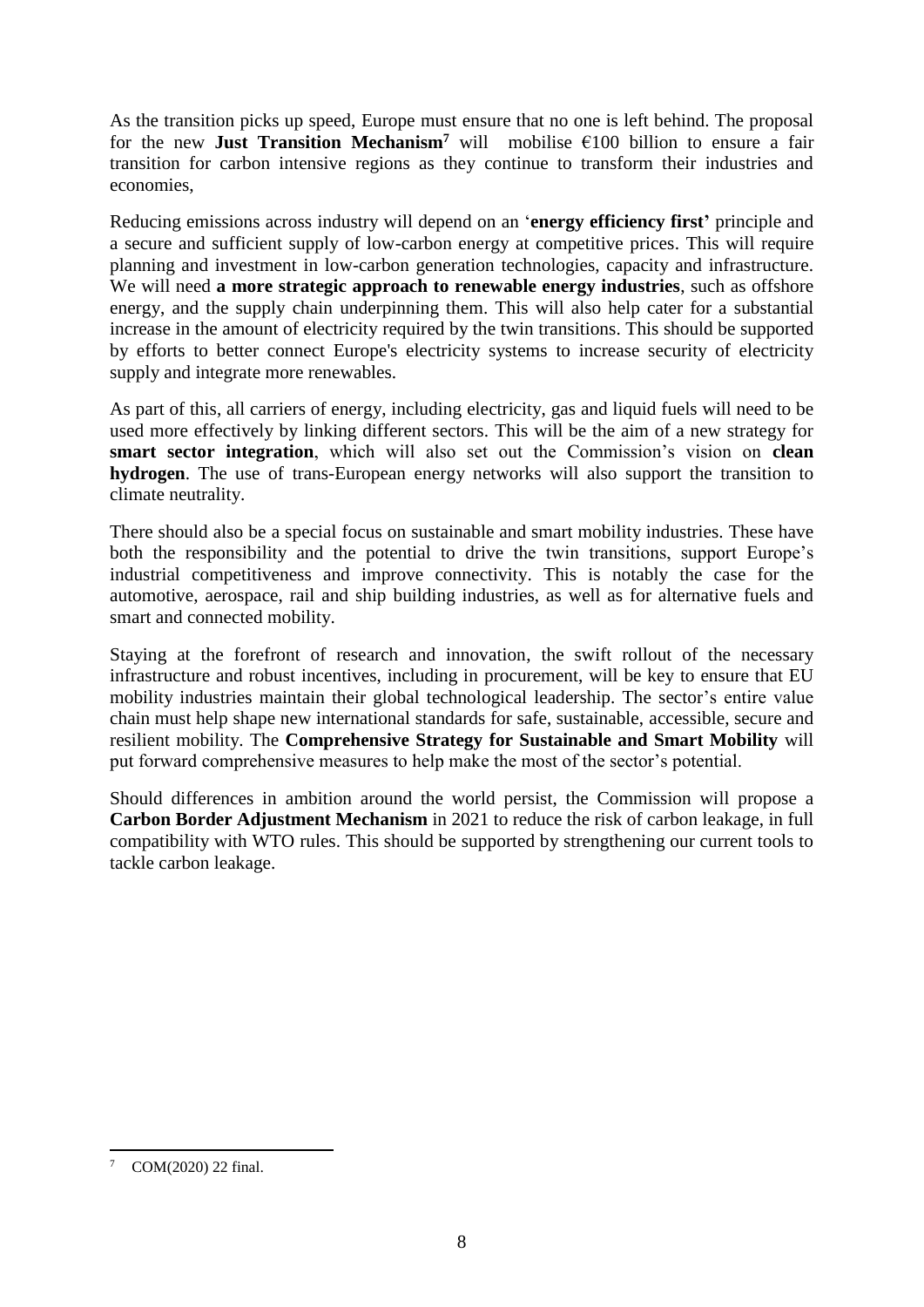### **Making it happen**

- **Strategy for smart sector integration**.
- A **Common European Energy data space** will exploit the potential of data to enhance the innovative capacity of the energy sector.
- Launch the **Just Transition Platform** to offer technical and advisory support for carbon-intensive regions and industries.
- **EU Strategy on Clean Steel** and **Chemicals Strategy for Sustainability**.
- Review of the **Trans-European Network Energy regulation**.
- EU Strategy on **Offshore Renewable Energy**.
- Comprehensive Strategy for **Sustainable and Smart Mobility**.
- 'Renovation Wave' Initiative and **Strategy on the built environment**.
- **Carbon Border Adjustment Mechanism** to reduce carbon leakage, in full compatibility with WTO rules.

## *3.4 Building a more circular economy*

In line with Europe's new growth strategy, which gives back more than it extracts, Europe's industry must play a leading role in the ecological transition. This means reducing its carbon and material footprint and embedding circularity across the economy.

To do this, we must move away from the age-old model of taking from the ground to make products, which we then use and throw away. We need to **revolutionise the way we design, make, use and get rid of things** by incentivising our industry.

This more circular approach will ensure a cleaner and more competitive industry by reducing environmental impacts, alleviating competition for scarce resources and reducing production costs. **The business case is as strong as the environmental and moral imperative**. Applying circular economy principles in all sectors and industries has potential to create 700,000 new jobs across the EU by 2030, many of which in SMEs.

The EU is already well placed in this field and should now focus on consolidating its first mover advantage. The **new Circular Economy Action Plan<sup>8</sup>** puts forward a series of measures to allow the EU's industry to seize these opportunities.

At the heart of it is a new **sustainable product policy framework** which will establish sustainability principles for all products, helping to make Europe's industry more competitive. Priority will be given to high-impact product groups and action will include initiative on the common charger, a circular electronics initiative, sustainability requirements for batteries, and new measures in the textiles sector.

The Action Plan also includes measures to **empower consumers to play a more active role in the circular economy**. Consumers should receive trustworthy and relevant information to choose reusable, durable and repairable products. The Commission will propose ways to improve consumer rights and protection, including by working towards a 'right to repair' for consumers.

<sup>8</sup> COM(2020) 98 final.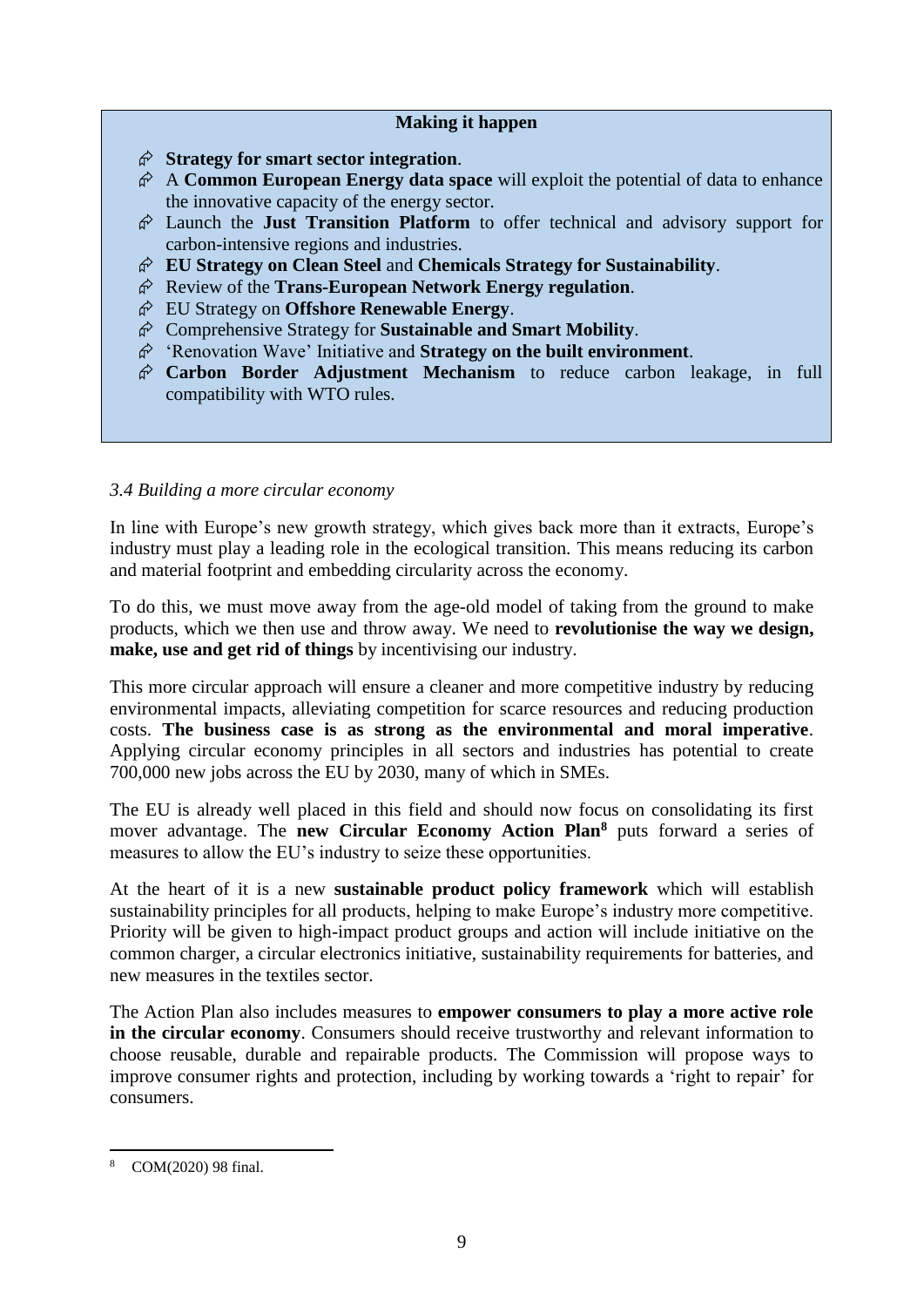Public authorities, including the EU institutions, should lead by example by choosing environmentally friendly goods, services and works. Through this **green procurement** they can help lead the shift towards sustainable consumption and production. The Commission will propose further legislation and guidance on green public purchasing.

### **Making it happen**

- **Circular Economy Action Plan** adopted in parallel with this strategy**,** including a new sustainable product policy framework.
- **New Regulatory Framework for Sustainable Batteries**.
- **EU Strategy for Textiles**.
- **Circular Electronics Initiative**
- $\hat{\varphi}$  **Empowering consumers** to play an active role in the circular economy, through better information on products and improved consumer rights.

#### *3.5 Embedding a spirit of industrial innovation*

European companies have seen their global share of research and development spending decline over the past five years, while that of their US and Chinese counterparts increased. The key to addressing this trend will be to unlock investment in innovation with an understanding of what we want to focus on and a clear pathway to market to allow scale. As part of this, SMEs should be incentivised and support to innovate and bring ideas to market.

The global race on the twin transitions will increasingly be based on frontier science and mastering deep technologies. The next era of industry will be one where the physical, digital and biological worlds are coming together. If Europe wants to lead the twin transitions, the industrial strategy has to be an **industrial innovation strategy** at heart**.** 

That also means that as we step up investment in disruptive and breakthrough research and innovation, we must accept failure along the way. This helps us to learn, adapt and if necessary reset our way of doing things to allow us to move forward. We must shift our mindset from risk averse to failure tolerant. This needs to be reflected across the board and **innovation should be embedded in our policy making**. As part of our work on better regulation and strategic foresight, we will ensure that policies are innovation-conducive.

Industrial sectors should be invited and incentivised to define their own roadmaps for climate neutrality or digital leadership. These should be enabled by high quality research and skills and supported by the EU. A number of sectors have already taken this approach since the launch of the European Green Deal. In the co-design and entrepreneurial spirit of this strategy, this should be supported through **Public Private Partnerships** to help industry develop the technologies to meet their goals, as has successfully been done in industrial alliances.

The **European Innovation Council**, which will be fully launched in 2021, will also aim to make the most of Europe's strong research base. It will identify next generation technologies, accelerate their commercial application and help them support the rapid scale up of start-ups.

The single market also needs to play its part by incentivising innovation to make the most of economies of scale, speed and scope. **Place-based innovation and experimentation** should be encouraged. This would allow regions to develop and test new solutions with SMEs and consumers, drawing on their local characteristics, strengths and specialisms. New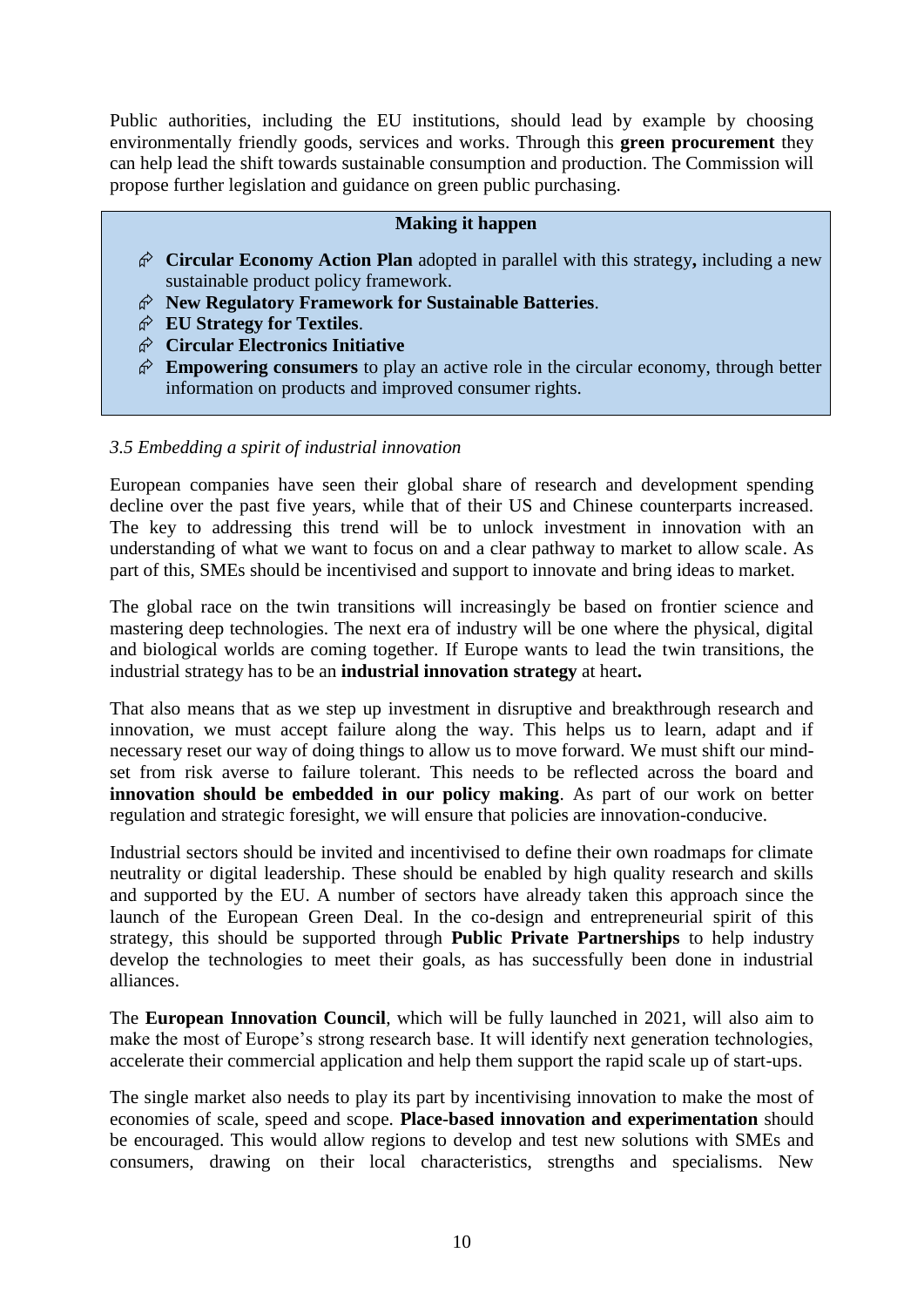technologies and solutions could be life tested with policy makers and regulators to enable innovative business models.

Once tested and improved, these solutions can be scaled-up to European and global markets, ensuring the EU remains a frontrunner. The **Digital Innovation Hubs,** which act as one-stopshops for companies to access technology-testing, are a good platform to build on.

### **Making it happen**

- Communication on the **Future of Research and Innovation and the European Research Area** to map out a new approach to innovation and ensure the EU budget is used with maximum impact.
- Launch **Public Private Partnerships** in the Horizon Europe programme.

### *3.6 Skilling and reskilling*

**A competitive industry depends on recruiting and retaining a qualified workforce**. As the twin transitions gathers speed, Europe will need to ensure that education and training keep pace. Making lifelong learning a reality for all will become all the more important: in the next five years alone, 120 million Europeans will have to upskill or reskill.

This reflects the importance of skills for the twin transitions and the opportunities they can create for people. Moving to a low-carbon economy is expected to create more than 1 million jobs by 2030, while there are already currently 1 million vacancies in Europe for digital technology experts. At the same time, 70% of companies report that they are delaying investments because they cannot find the people with the right skills.

For industry workers, digitisation, automation and advances in artificial intelligence will require an unparalleled shift in their skill set. Retraining and reskilling have to be a major part of our social market economy. Our **higher and vocational education** and training systems will also need to provide more scientists, engineers and technicians for the labour market. Better attracting skills and talent from abroad will also help to address the EU's labour market needs.

In the global race for talent, Europe needs to increase investment in skills and life-long learning should become a reality. This will require collective action of industry, Member States, social partners and other stakeholders through a new **'Pact for Skills'** to contribute to up- and reskilling and to unlock public and private investment in the workforce. The Pact will put focus on sectors with high growth potential for Europe or those undergoing the most significant change. The **European Education Area** will also support these efforts.

**It is also essential to have a better balance between women and men in industry**. This includes encouraging women to study Science, Technology, Engineering and Mathematics, consider a career in technology and invest in digital skills, thus improving the gender balance in creating and leading businesses.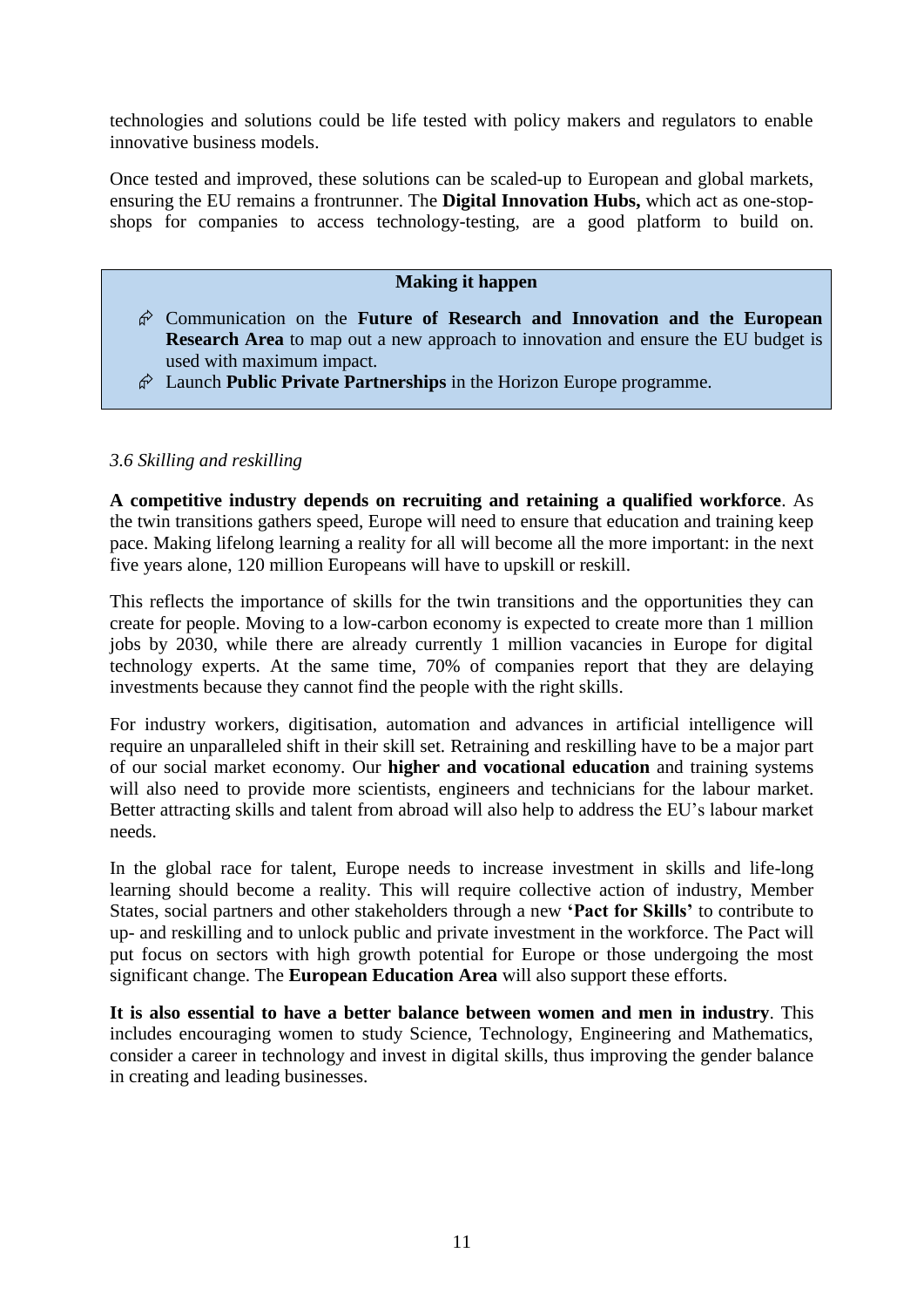### **Making it happen**

- An update of the **Skills Agenda for Europe** in 2030, including a recommendation on Vocational Education and Training.
- Launch of a **European Pact for Skills**.
- Communication on a **European Education Area** Strategic Framework.
- **Digital Education Action Plan**.
- **Implementation of the EU Gender Strategy**, adopted in March 2020.

## *3.7 Investing and financing the transition*

Many of the future EU programmes, such as Horizon Europe, the Digital Europe Programme, the Single Market Programme, the Innovation Fund, InvestEU, the European Social Fund, the European Defence Fund and the EU Space Programme, and all European Structural and Investment funds will help to promote the competitiveness of EU industry. A swift agreement on the next long-term budget is essential for our industry's future.

At a time when the public purse is under pressure, we will need new ways of unlocking private investment. This includes leveraging and blending EU money with Member States and other institutional partners, as well as crowding in private investors. InvestEU and the European Green Deal Investment Plan will help unlock private investment where it is needed. The European Investment Bank and national promotional banks and institutions will have an important role to play.

Mobilising private investment and public finance is acutely important where there are market failures, especially for large-scale deployment of innovative technologies. One tool with a proven track record in this area is **Important Projects of Common European Interest** (IPCEIs). Member States can use IPCEIs to pool financial resources, act quickly and connect the right players along key value chains. They are a catalyst for investment and allow Member States to fund large-scale innovation projects across borders in case of market failures. Building on experience with recent IPCEIs, the Commission will explore ways to combine national and EU instruments to leverage investment across the value chain, in full respect of relevant financial and competition rules.

To help make the most out of this tool, the Commission will put in place **revised State aid rules for IPCEIs** in 2021.This review seeks to clarify the conditions under which Member State-led projects in key sectors for can move forward in a timely and in a pro-competitive manner. It should also help SMEs to participate fully in future IPCEIs.

There will also be a need to incentivise investment towards competitive sustainability throughout the financial system. The recent agreement on an **EU taxonomy** and the certainty provided by the **Climate Law**<sup>9</sup> are big steps in the right direction.

Building on this progress, the Renewed Strategy for Sustainable Finance will put in place clear rules to guide investors to sustainable investment. As part of continued work to deepen the Economic and Monetary Union, the Commission's new **Action Plan on the Capital Markets Union** will include an initiative to strengthen intra-EU investment protection and efforts to unlock more diverse sources of funding for European businesses, especially SMEs.

COM(2020) 80 final.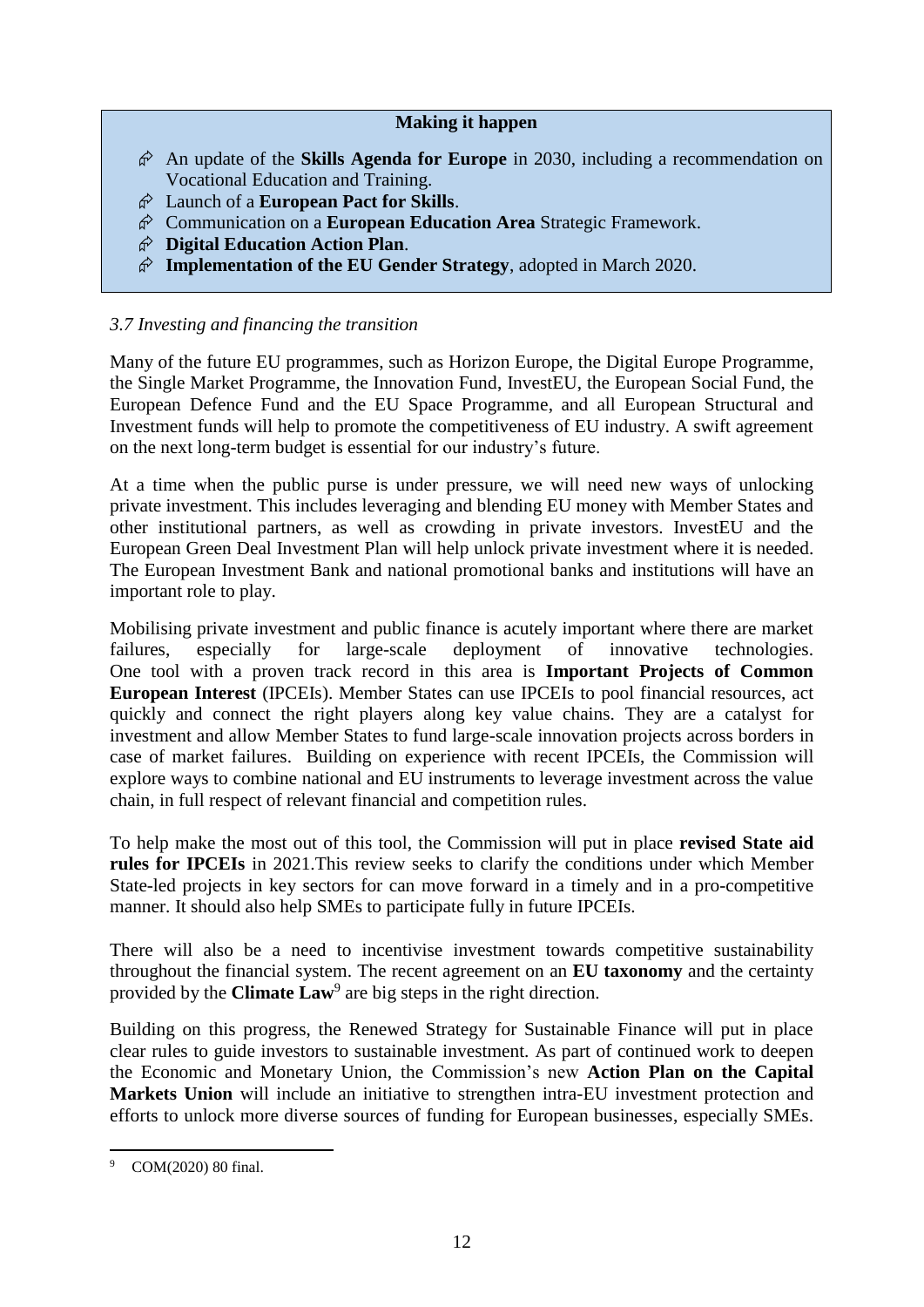The Digital Finance Strategy will help facilitate innovation in financial services to help scale up new services and business model and address new risks.

#### **Making it happen**

- $\hat{\varphi}$  Work with Parliament and Council to ensure rapid adoption and implementation of the **next long-term budget**.
- $\hat{\varphi}$  Consider scope for coordinated investment by Member States and industry in the form of new **IPCEIs** and on the possible follow-up to the first IPCEIs on batteries and microelectronics.
- $\hat{\varphi}$  Review **State aid rules for IPCEIs**, including energy transition projects.
- **A renewed sustainable finance strategy**.
- **A new Digital Finance Strategy**.
- $\hat{\varphi}$  Action Plan on the Capital Markets Union in 2020, including measures in support of integrated capital markets and more funding opportunities for citizens and businesses.

# **4. Reinforcing Europe's industrial and strategic autonomy**

Europe's strategic autonomy is about reducing dependence on others for things we need the most: critical materials and technologies, food, infrastructure, security and other strategic areas. They also provide Europe's industry with an opportunity to develop its own markets, products and services which boost competitiveness.

Europe thrives on an open investment environment which allows others to invest in Europe's competitiveness. But it must also be more strategic in the way it looks at risk associated to foreign investment. The **framework for the screening of foreign direct investment<sup>10</sup>** that will be fully applicable in October 2020 will safeguard Europe's interests on the grounds of security and public order. The Commission will make proposals to further strengthen this tool.

Europe's digital transformation, security and future technological sovereignty depends on our **strategic digital infrastructures.** Beyond the Commission's recent work on 5G and cybersecurity, the EU will develop a critical Quantum Communication Infrastructure, designed to deploy in the next 10 years a certified secure end-to-end infrastructure based on quantum key distribution to protect key digital assets of the EU and its Member States.

The EU will also support the development of key enabling technologies that are strategically important for Europe's industrial future. These include robotics, microelectronics, highperformance computing and data cloud infrastructure, blockchain, quantum technologies, photonics, industrial biotechnology, biomedicine, nanotechnologies, pharmaceuticals, advanced materials and technologies.

The European **defence and space** sectors are essential for Europe's future. However, the fragmentation of the defence industry puts into question Europe's ability to build the next generation of critical defence capabilities. This would reduce the EU's strategic sovereignty and its ability to act as a security provider.

The **European Defence Fund** will help build an integrated defence industrial base across the EU. It will invest throughout European defence industrial value chains, facilitate cross-border

<sup>1</sup> <sup>10</sup> Regulation (EU) 2019/452.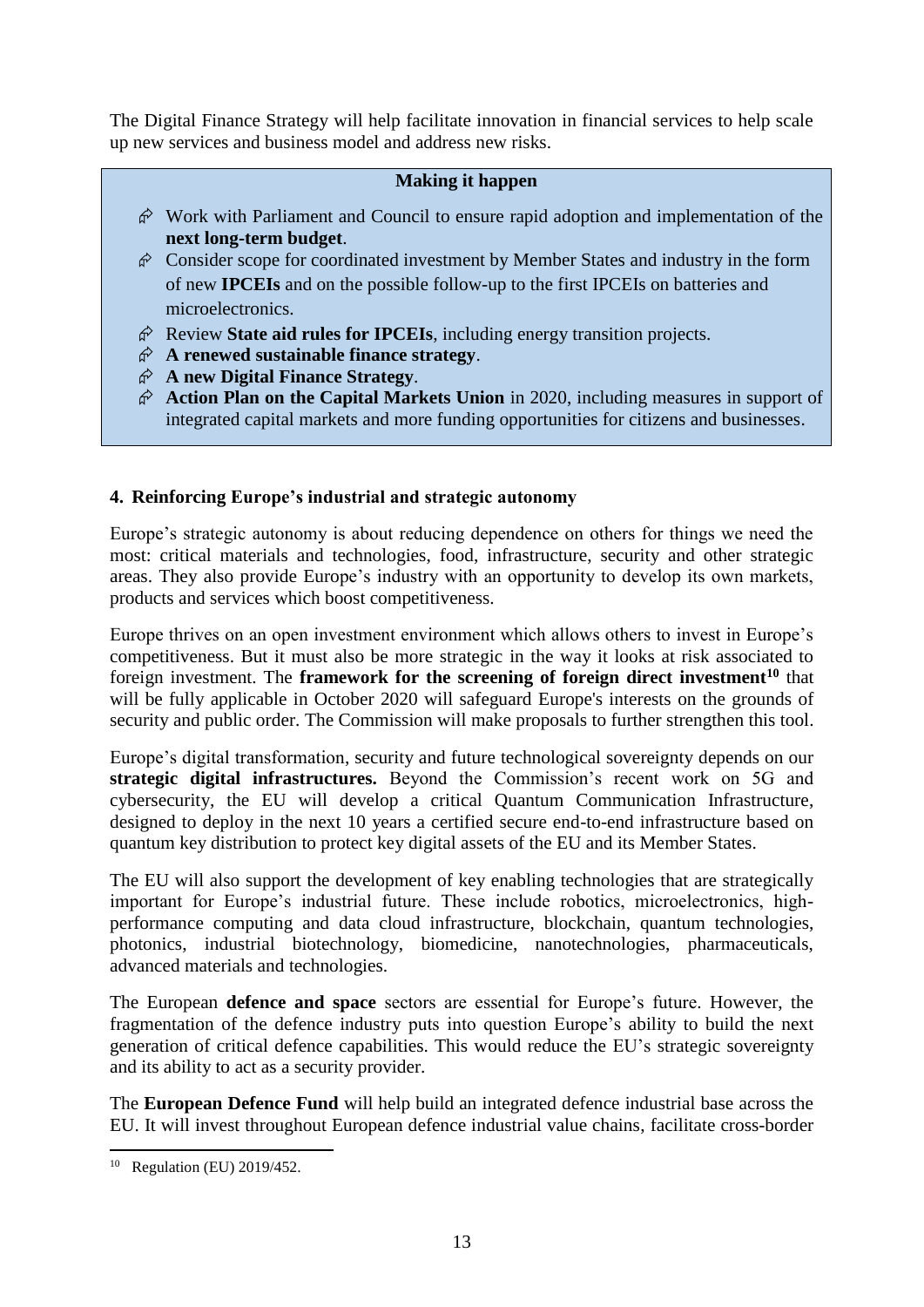cooperation and support open and dynamic supply-chains that include SMEs and new entrants. It will also support disruptive technologies, allowing companies to take more risk. Coherence with other defence initiatives will be essential.

**Space technologies, data and services** can strengthen Europe's industrial base by supporting the development of innovative products and services, including the emergence of cutting-edge innovative technologies.

Defence and space industries face unprecedented global competition, in a changing geopolitical context, and new opportunities with the emergence of rapidly evolving technologies, and the emergence of new actors. By seeking **synergies between civil, space and defence industries** in EU programmes, the EU will make more effective use of resources and technologies and create economies of scale.

With the transition of Europe's industry to climate-neutrality, the reliance on available fossil fuels could be replaced with reliance on non-energy raw materials, many of which we source from abroad and for which global competition is becoming more intense. Boosting recycling and the use of secondary raw materials will help reduce this dependency.

Demand for **raw materials** is projected to double by 2050, making diversified sourcing essential to increase Europe's security of supply. Critical raw materials are also crucial for markets such as e-mobility, batteries, renewable energies, pharmaceuticals, aerospace, defence and digital applications.

Access to medical products and pharmaceuticals is equally crucial to Europe's security and autonomy in today's world. A **new EU pharmaceutical strategy** will be put forward, focusing on the availability, affordability, sustainability and security of supply of pharmaceuticals. This has been highlighted by recent events linked to the Coronavirus disease 2019 (COVID-19) outbreak.

#### **Making it happen**

- $\hat{\varphi}$  Follow-up to the 5G Communication<sup>11</sup> and the Recommendation on cybersecurity **of 5G networks. 12**
- **Action Plan on synergies between civil, defence and space industries**, including at the level of programmes, technologies, innovation and start-ups.
- $\hat{\varphi}$  **A new EU pharmaceutical strategy** in 2020, including actions to secure supplies and ensure innovation for patients.
- An Action Plan on **Critical Raw Materials**, including efforts to broaden international partnerships on access to raw materials.

## **5. Joining the dots: A partnership approach to governance**

Europe's industry must play to its unique features and strengths: its integration across value chains and borders, its diversity, traditions and people. As the twin transitions picks up speed and global competition becomes fiercer, Europe's industry is also transforming. As part of this, there are increasing links between different products and services across sectors.

**<sup>.</sup>** <sup>11</sup> COM(2020) 50 final.

<sup>12</sup> C(2019) 2335 final.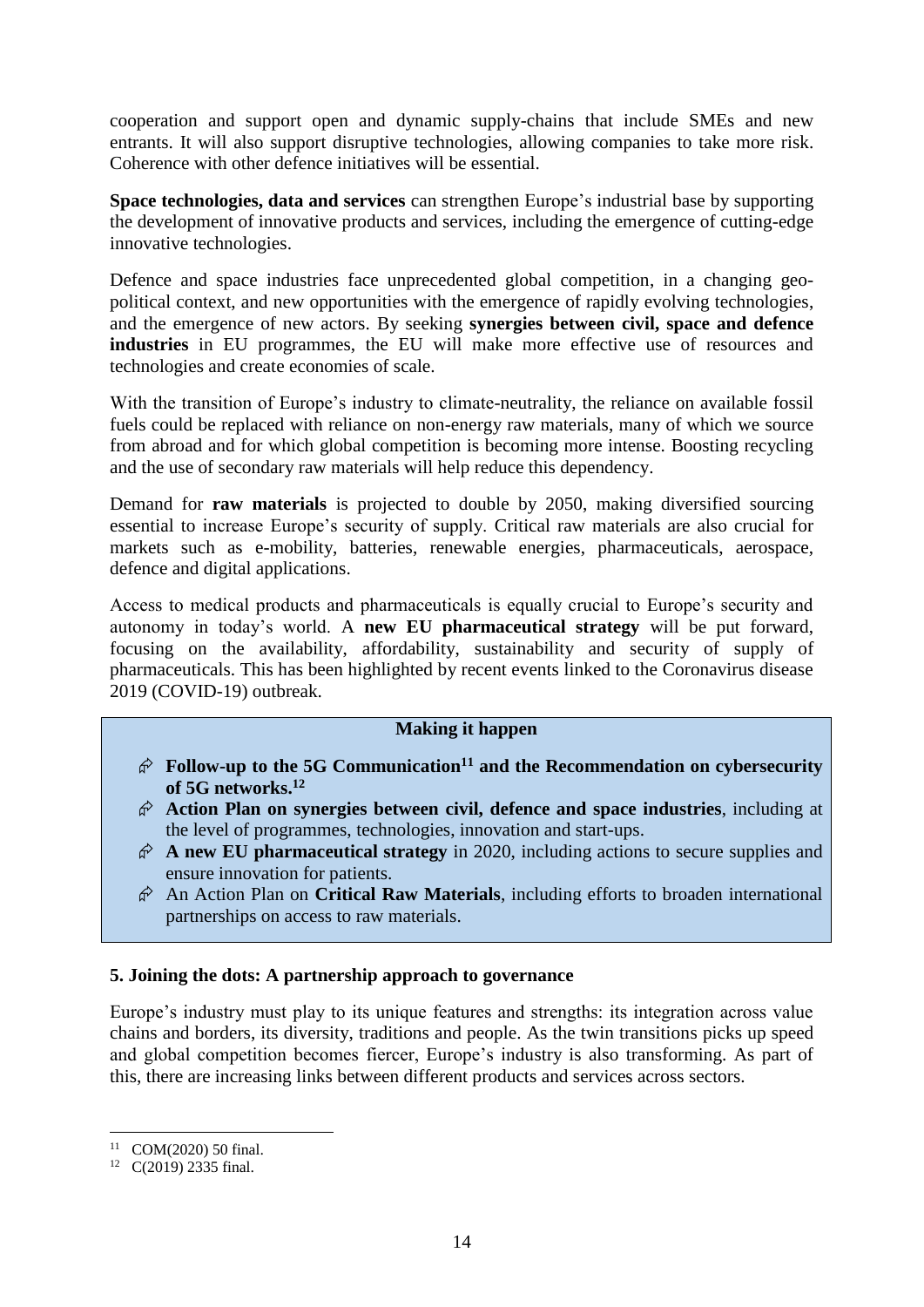As well as focusing on specific technologies, Europe also needs to look closely at the opportunities and challenges facing **industrial ecosystems**. These ecosystems encompass all players operating in a value chain: from the smallest start-ups to the largest companies, from academia to research, service providers to suppliers. And they each have their own features.

Building on the work of Industry 2030 High Level Industrial Roundtable, the Strategic Forum on IPCEIs and other bodies, the Commission will systematically analyse the different ecosystems and **assess the different risks and needs of industry** as it embarks on the twin transitions in a more competitive world. It will look at issues including research and innovation skills, the role of SMEs and big companies, as well any external pressures or dependencies.

In doing this analysis, the Commission will work closely with an inclusive and open **Industrial Forum** consisting of representatives from industry, including SMEs, big companies, social partners, researchers, as well as Member States and EU institutions. Where needed, experts from specific sectors will be called upon to share their knowledge.

This work may show that some of the ecosystems, because of their specific nature or needs will require dedicated, bespoke support. This support could take the shape of regulatory action, unlocking financing or making the most of trade defence instruments. This would then form a **dedicated toolbox**. Progress will be monitored on a rolling basis, in cooperation with the European Parliament and the Council.

Where identified as necessary, the approach of **industrial alliances** could be the appropriate tool. This has already shown its benefit in the area of batteries, plastics and microelectronics. . The European Battery Alliance has managed to move the EU to a position of industrial frontrunner in this key technology. Alliances can steer work and help finance large-scale projects with positive spillover effects across Europe, using the knowledge of SMEs, big companies, researchers and regions to help remove barriers to innovation and improve policy coherence.

Clean Hydrogen is a prime example of where this can have a real added value. It is disruptive in nature and requires stronger coordination across the value chain. In this spirit, the Commission will shortly propose to launch the new **European Clean Hydrogen Alliance** bringing investors together with governmental, institutional and industrial partners. The Alliance will build on existing work to identify technology needs, investment opportunities and regulatory barriers and enablers. Future alliances should also **include low-carbon industries, Industrial Clouds and Platforms and raw materials.**

## .**Making it happen**

- $\hat{\varphi}$  Building on the successful template of industrial alliances, a new **European Clean Hydrogen Alliance** will be launched. Alliances on low-carbon industries, Industrial Clouds and Platforms and raw materials should follow when ready.
- The Commission will undertake a thorough screening and **analysis of industrial needs** and **identify ecosystems needing a tailor-made approach**.
- $\hat{\varphi}$  An inclusive and open **Industrial Forum** will be setup by September 2020 to support this work.